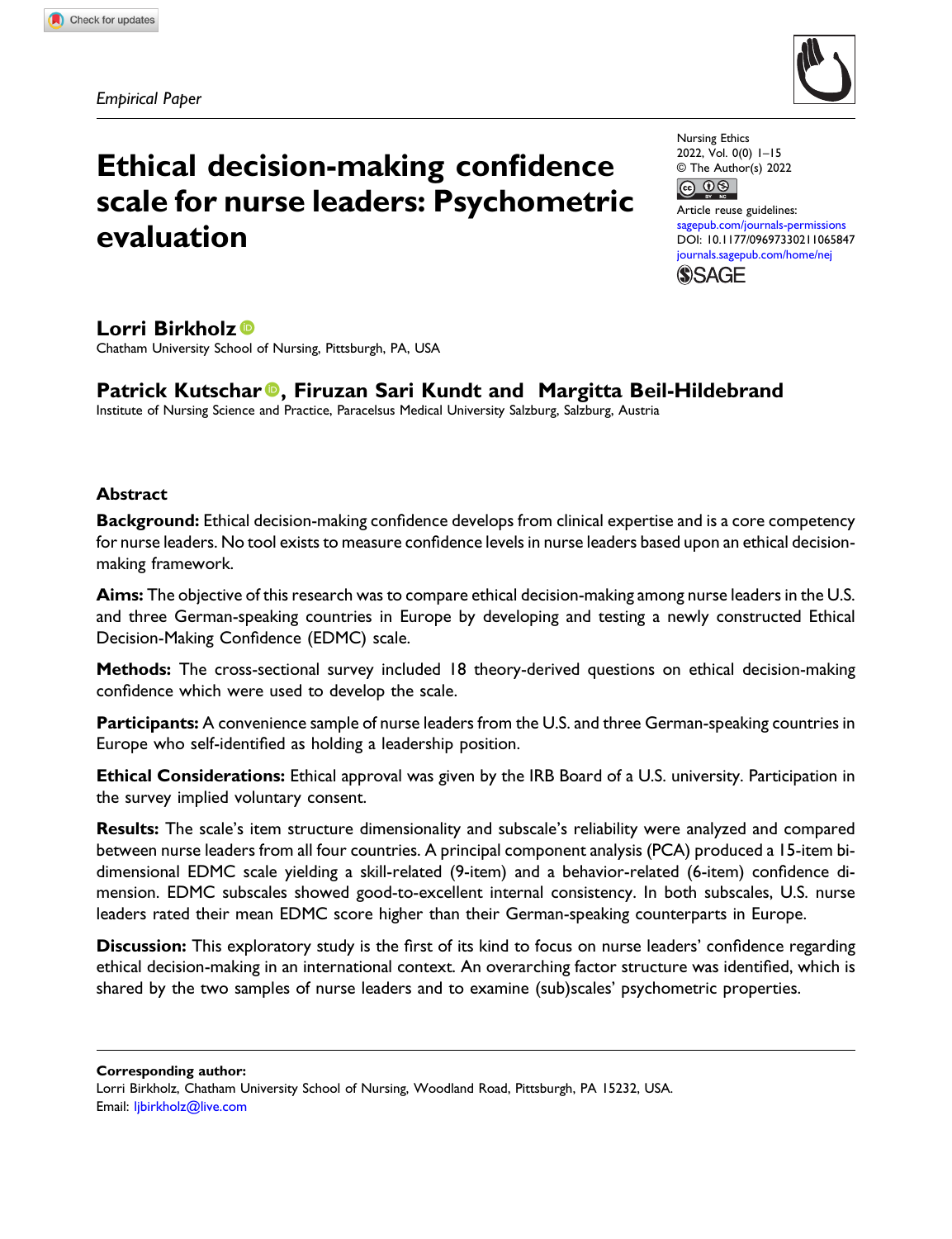Conclusion: This newly developed scale is an effective tool for measuring ethical decision-making confidence in nurse leaders. The promising results of this study should be replicated to ensure validity and reliability of the EDMC scale measuring skill-related and behavior-related concepts and include nurse leaders from various cultural, social, and demographic groups.

#### Keywords

moral distress, professional ethics, ethics and leadership/management, moral/ethical climate of organizations, moral sensitivity

# Introduction

This article describes the development and psychometric evaluation of an Ethical Decision-Making Confidence (EDMC) scale for nurse leaders. In this study, the scale was used to measure and compare the EDMC of nurse leaders from the U.S. and three German-speaking European countries. Unlike scenario-based ethical cases used in other social sciences, this scale offers bi-dimensionality that yields both skill- and behaviorrelated dimensions.

# Background

Ethical issues occur frequently in today's complex healthcare settings. Nurse leaders, whether involved in direct patient care or administrative roles, are impacted by challenging ethical cases. While the literature offers innumerable publications focusing on moral distress and ethical decision-making competence in nurses, $1-6$  $1-6$  $1-6$ there is very little written specifically on nurse leaders. It is postulated that nurse leaders must be competent in ethical decision-making to successfully maneuver today's healthcare setting which includes managing advances in technology, practicing within economical constraints that often appear diametrically opposed to delivering quality patient care, and facing complex ethical situations.

Much like the hands-on skills nurses need to master in order to deliver safe quality patient care, nurses must also develop the skills necessary to effectively advocate for their patients. Like hands-on skills, soft-skills such as self-management and interpersonal relationships<sup>[7](#page-13-2)</sup> need to be developed and mastered so that nurses possess ethical confidence when facing ethically challenging patient situations.<sup>[8](#page-13-3)</sup> Building on these skills, nurse leaders have the additional responsibility to be a resource, preceptor, mentor, and role model for their peers and charges. Stanley and Stanley<sup>[9](#page-13-4)</sup> offer a global definition of the nurse leader; specifically, "[t]hey are found across the spectrum of health organizations, often at the highest level for clinical interaction, but not commonly at the highest management level." p. 1730. As such, nurse leaders provide direction and support, motivate, coordinate, demonstrate critical and reflective thinking skills, apply intra- and interdisciplinary peer supervision, act as the liaison to and effectively communicate with other departments in interdisciplinary care, among many others.<sup>[10,](#page-13-5)[11](#page-13-6)</sup> The position of a nurse leader includes, but is not limited to, nurse practitioners, clinical nurse specialists, nurse executives, chief nursing officers, and head nurses.

Confidence can best be defined as a quality or state of being certain and this certainty results from having faith or belief in one's powers and a willingness and/or ability to act.<sup>12</sup> It is also important to acknowledge that confidence is not an absolute. Rather, confidence occurs along a continuum and is situational, being influenced by both the situation and task required, and is driven by a conviction to overcome obstacles allowing one to do what is perceived as right.<sup>[13](#page-13-8)</sup> Ethical decision-making confidence develops from clinical expertise and is a core competency for nurse leaders which allows them to effectively manage hierarchical challenges, model interprofessional communications,<sup>14</sup> and advocate for multi-professional consensus in difficult ethical situations.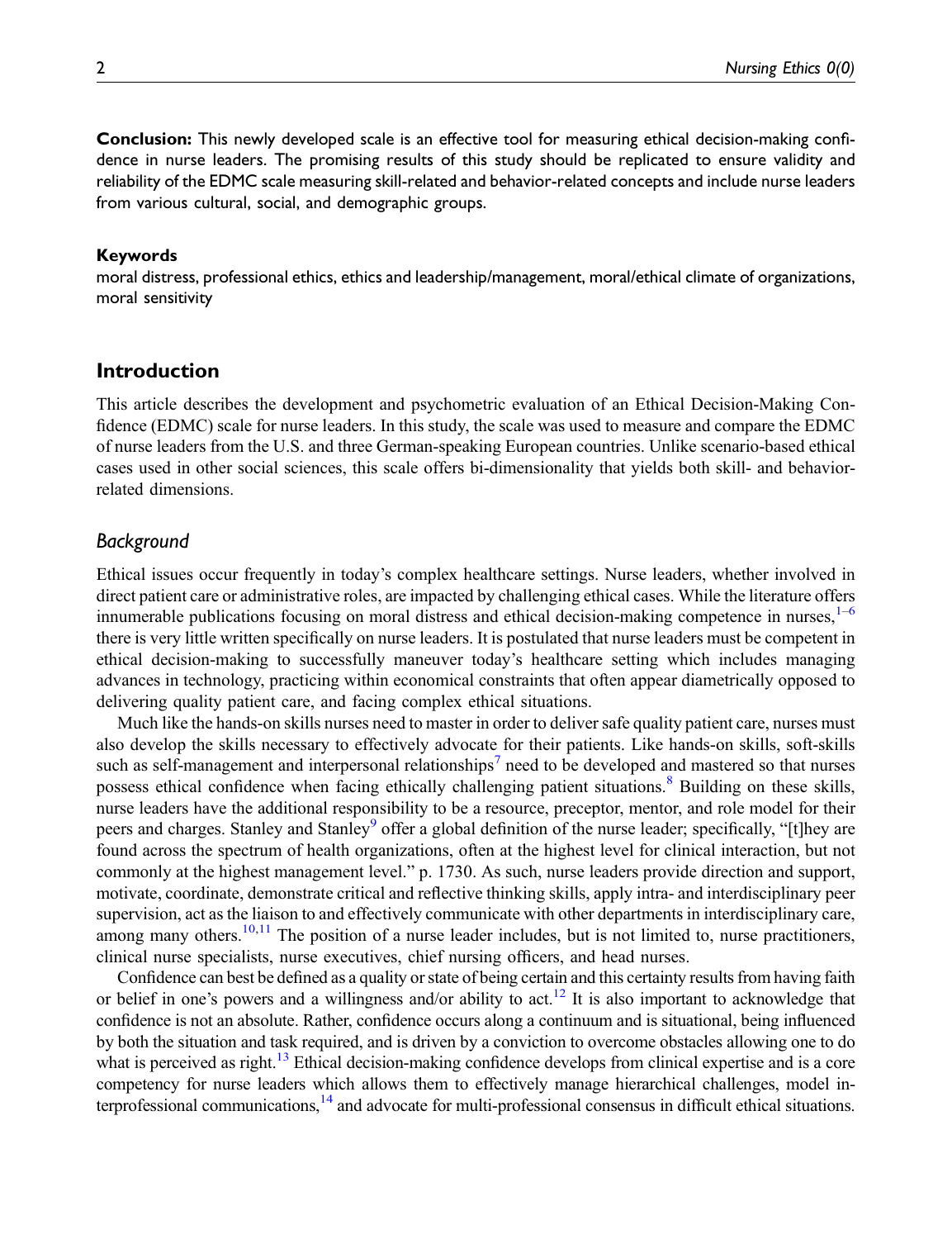Founded on the premise that self-confidence is not an absolute, to assess the participants' confidence in their ethical decision-making competencies, the EDMC Scale was developed using the Phases of Devel-opment of Core Competency for Ethical Decision-Making by Hamric and Delgado.<sup>[14](#page-13-9)</sup> The phases of competency are Phase 1: Knowledge Development—Moral Sensitivity, Phase 2: Knowledge Application, Phase 3: Creating an Ethical Environment, and Phase 4: Promoting Social Justice Within the Health Care System.<sup>[11](#page-13-6)</sup> Described as an evolutionary process, the framework is designed to instill foundational concepts in Phases 1 and 2, while Phases 3 and 4 position the nurse to lead and enact ethical decision-making in the healthcare setting. In each phase of the ethical decision-making competency framework, specific knowledge and correlating skills or behaviors are identified.<sup>[14](#page-13-9)</sup>

The authors were unable to locate other published ethical decision-making scales designed to measure confidence levels in nurse leaders based upon an ethical decision-making framework. Data base searches were conducted using the terms "nursing," "nurs\* leader," "ethical decision-making," "ethical decision-making confidence," and "ethical decision-making scale". One study published in 1989 utilized an investigator-designed "Nursing Ethical Decision-Making Scale" for neonatal nurses, without publishing the scale itself.<sup>[15](#page-13-10)</sup> Other publications revealed scales that were developed by other professions including counseling<sup>[16](#page-13-11)</sup> and business management.[17](#page-13-12) However, unlike self-assessed confidence, these scales focus on evaluating actions and responsibilities specific to ethical violations.<sup>[17](#page-13-12)–[19](#page-13-13)</sup>

# Aims

As part of a larger study investigating moral distress reported by nurse leaders, the aims of this exploratory study were (a) to develop a tool to measure EDMC of nurse leaders, (b) evaluate its psychometric properties between nurse leaders from the U.S. and three German-speaking European countries, and finally (c) compare nurse leaders' EDMC in participating countries.

# Methods

# Design, participants, and data collection

The study design was a cross-sectional online survey. The online survey was implemented using the Qualtrics survey platform. The convenience sample included nurse leaders who self-identified as holding a leadership position (see demographics table) and were from the U.S. and three German-speaking European countries (Germany-DE, Austria-AT, and Switzerland-CH). Supported by an academic affiliation between a U.S. and an Austrian university, the U.S. author initiated making this an international project to compare moral distress in nurse leaders. Recruitment was done using professional nursing organization listservs. U.S. participants were solicited through the national Doctor of Nursing Practice (DNP) Association.<sup>[20](#page-13-14)</sup> German-speaking German, Swiss, and Austrian nurse leaders belonging to professional nursing organizations in their country received an e-invitation facilitated by the European Principal Investigator. Twenty-three European nursing organizations disseminated the survey: Germany (7), Austria (6), Switzerland (10). The geographic variations in practice settings, educational levels, and nurse leader titles and roles, prohibited access to any national figures. Furthermore, it cannot be estimated how many members within each nursing organization would self-report as being in a leadership role.

The e-invite outlined the study and contained an embedded hyperlink and QR code for ease of access to the Qualtrics survey. Participation in the survey was voluntary and participant's anonymity was ensured in compliance with current data privacy regulations. The survey remained open from May 2018 to September 2018.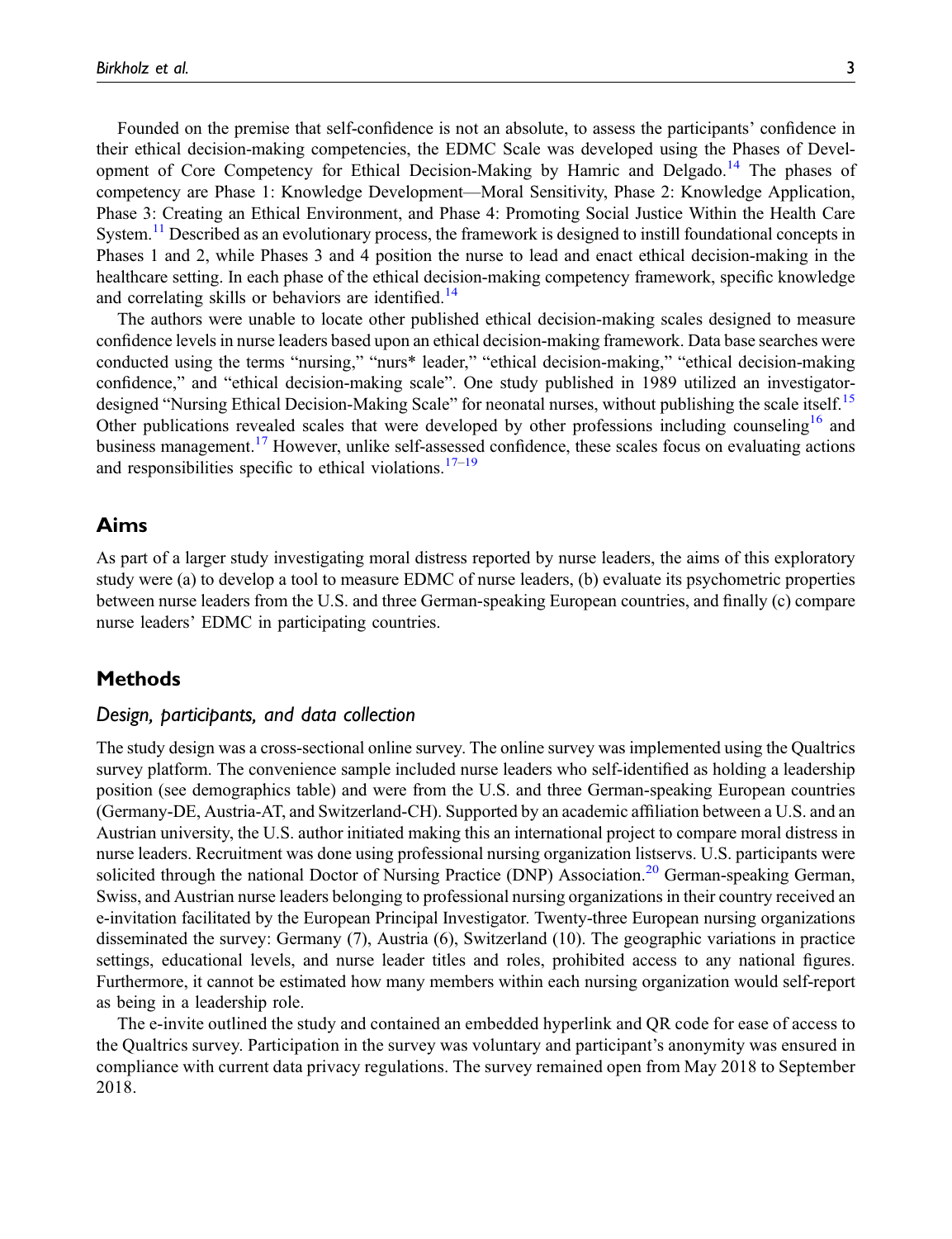# Scale development and survey items

The skills and behaviors derived from Hamric and Delgado's<sup>[14](#page-13-9)</sup> phases of competency were used to construct the 18-item EDMC Scale. Specifically, Phase 1 is focused on the development of foundational ethical knowledge, skills and cognitive mastery which are represented in questions 1–6 of the EDMC scale. Still foundational, Phase 2 is focused on the application of knowledge through the use of correct ethical language and decision-making frameworks which is reflected in questions 7–11. Phase 3 (questions 12–16) advances the ethical influence to improve the healthcare environment through mentoring, role modeling, and preventative ethics. The final two questions (questions 17 and 18) on the EDMC Scale integrate Phase 4 competencies of social justice, advocacy, and policy reform that take place beyond one's institution. Applying a five-point Likert-type scale, the participants rated their confidence specific to the ethical skill or behavior from 1-very low to 5-very high per item. [\(Table 1\)](#page-3-0)

# Statistical analysis

Statistical analyses were conducted using IBM SPSS 27. Common univariate statistics (absolute/relative frequencies, mean, standard deviation, range) were used to describe sample characteristics. Five-point Likerttype variables were treated as quasi-metric data.

To explore the structure of the EDMC Scale, thereby pursuing the aim to identify a reduced, simple and interpretable scale structure while allowing to-be-identified components to be correlated, principal component

Table 1. Items of the applied ethical decision-making confidence scale.

Items ("Please rate your confidence in your ability to…")

- 1. Recognize a genuine ethical dilemma in practice
- 2. Make a sound ethical decision
- 3. Explain your ethical decisions using correct ethical terminology and language
- 4. Provide a clear statement of the personal values that guide your ethical decision-making and practice
- 5. Articulate legal guidelines related to complex ethical issues in patient care (i.e., assisted suicide, informed consent, research involving minors)
- 6. Articulate the difference between ethical dilemmas, moral distress, issues related to interprofessional collaboration and communication, difficult patients, etc.
- 7. Articulate the definition of moral distress and provide an example of your experience of moral distress in your practice
- 8. Identify ethical issues in complex patient care (i.e., identify scenarios requiring ethical decision-making and/or ethical consult team guidance
- 9. Apply ethical decision-making models or structured processes to complex clinical problems
- 10. Participate in and/or guide mediation related to complex clinical problems involving ethical dilemmas or moral distress
- 11. Recognize and manage moral distress in self and others
- 12. Role model collaborative problem solving in complex clinical problems involving ethical dilemmas or moral distress
- 13. Engage in preventative ethics initiatives to address the ethical environment in your practice area
- 14. Mentor others to develop ethical practice behaviors
- 15. Address barriers to ethical practice through systems changes
- 16. Use preventative ethics to decrease unit level moral distress
- 17. Engage in health policy initiatives supporting social justice
- 18. Provide leadership at the unit, organizational, local, state and federal level for policy change initiatives to address social justice issues in health care

<span id="page-3-0"></span>Notes: five-point Likert-type scale: 1-very low, 2-low, 3-moderate, 4-high, 5-very high per item.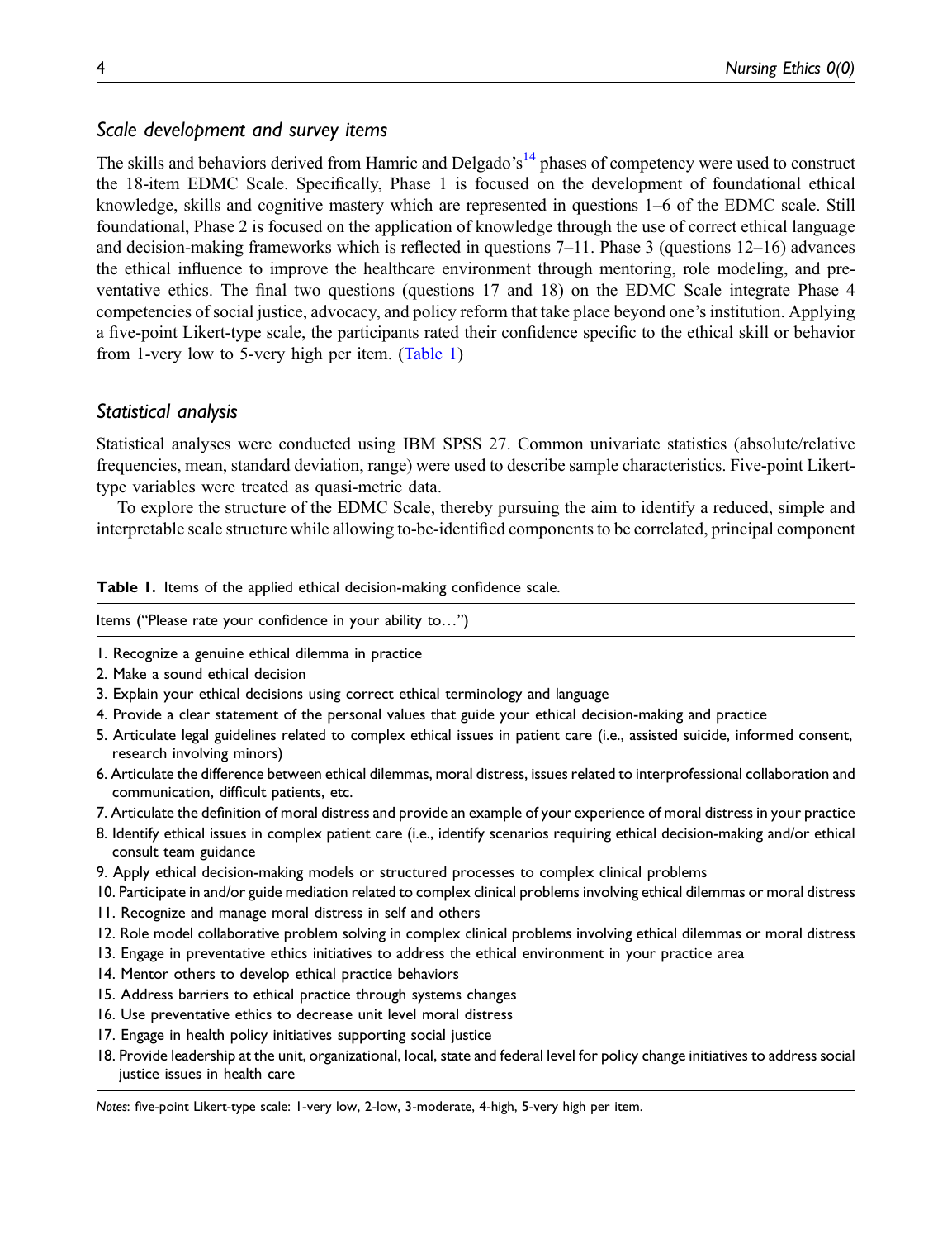analysis (PCA) applying an oblique (promax) rotation method was carried out for total sample and separately by country. Kaiser–Meyer–Olkin (KMO) measure was used to estimate PCA solution's fit and adequacy of the included variables. After examination of item correlation matrices, scree plot and Kaiser Eigenvalue criteria were used to extract the optimal number of components. The procedures to group items to index variables (i.e., components, factors) were based on statistical and theoretical criteria following several common recommendations for item assignment<sup>[21,](#page-13-15)[22](#page-13-16),23</sup>: (1) items with the highest factor loadings were assigned to the respected components, (2) loadings with  $>0.50$  were considered as relevant, (3) necessary difference in case of relevant cross-loading items was set to 0.30, (4) a shared, overarching structure of components and alignments of items between the PCA for German-speaking European countries and USA was pursued, and (5) affirmative decisions were based on EDMC theoretical foundation and assumptions.

After identifying the scale's shared structure based on the juxtaposition of the separated PCA solutions by country, mean index variables (i.e., the sum of ratings divided by the number of items per respondent), representing the initial five-point Likert-type scales (1-very low to 5-very high) were computed in favor of the interpretability of statistical scale score comparisons of EDMC in the German-speaking European countries and U.S. sample.

Psychometric properties in terms of subscales' univariate statistics (mean, standard deviation, range) and internal consistency (standardized) Cronbach α, corrected item-scale correlation,  $α$  if item deleted) were examined. Finally, and recurring to the phenomena measured, differences between German-speaking European countries and U.S. nurse leaders were analyzed applying student t-tests for independent samples. Statistical significance was set to  $\alpha = 0.05$  (two-sided).

## Ethical considerations

Ethical approval for the research was given by the IRB of a U.S. university (Ref. #18–036). Survey respondents were notified in the introduction to the survey that their participation implied voluntary consent. Surveys were written in both English and German.

# **Results**

## Sample characteristics

A total of 316 nurse leaders participated in the online survey, including 225 and 91 respondents from Germanspeaking European countries (Austria-AT, Germany-DE, Switzerland-CH) and U.S., respectively [\(Table 2\)](#page-5-0). Among the total sample, 82.2% identified as female. On average, nurse leaders were 46 years of age, reported being a registered nurse for 23 years, and had worked for about 11 years in a nurse leader, advanced nursing, or nurse executive role. An average of 40 h of work per week was reported. While the working hours are comparable between the subsamples, the sample of U.S. nurse leaders consisted of more females, as well as older respondents and worked longer as registered nurses as well as nurse leaders on average.

# Principal component analysis

A factor analysis was conducted on the 18-item EDMC Scale in order to explore its factor structure and determine its dimensionality. A PCA with oblique promax rotation was performed for the total sample at first. The results of this PCA solution [\(Table 3\)](#page-6-0) served as the basis for the consecutive analyses for the Germanspeaking European and U.S. subsamples. Referring to the total sample model, the correlation matrix demonstrates a reasonable factorability, such as groups of variables with rather high between-item correlations. A KMO measure of sampling adequacy of 0.931 indicates that both items and the complete model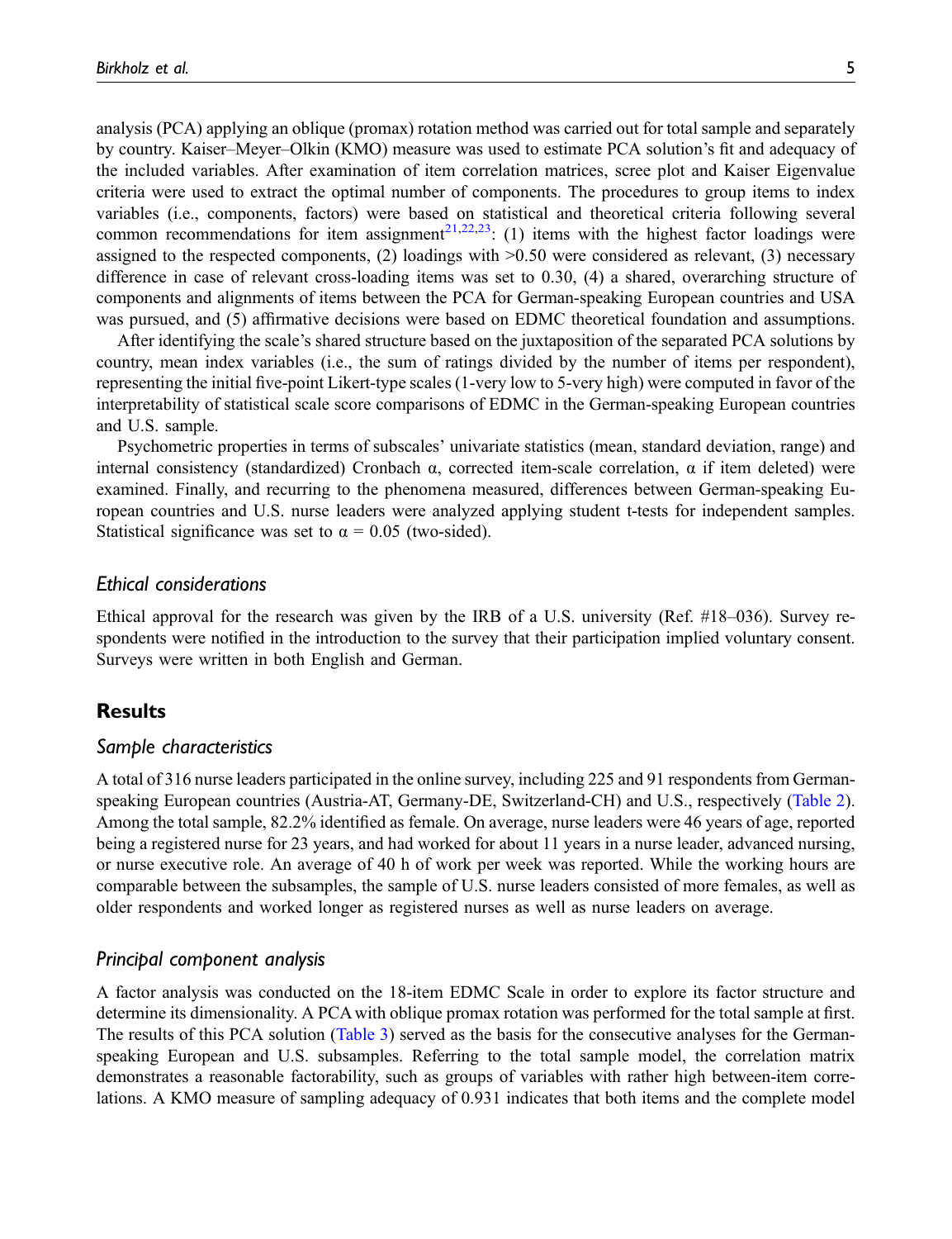| Characteristic                              | AT-DE-CH           | U.S.                | Total              |
|---------------------------------------------|--------------------|---------------------|--------------------|
| Female % (n)                                | 78.9% (176)        | 90.1% (82)          | 82.2% (258)        |
| Age in years $\bar{x}$ (SD), Ra             | 42.9 (10.6), 19-63 | 55.1 (9.2), 30-81   | 46.4 (11.6), 19–81 |
| Current occupation                          |                    |                     |                    |
| Nurse practitioner % (n)                    | 41.8% (94)         | 46.2% (42)          | 43.0% (136)        |
| Clinical nurse specialist $% (n)$           | 27.6% (62)         | $5.5\%$ (5)         | 21.2% (67)         |
| Nurse educator % (n)                        | $10.7\%$ (24)      | 25.3% (23)          | 14.9% (47)         |
| Chief clinical/Nursing officer % (n)        |                    | $4.4\%$ (4)         | $1.3\%$ (4)        |
| Director of nursing $% (n)$                 | $9.3\%$ (21)       | $4.4\%$ (4)         | $7.9\%$ (25)       |
| Deputy director of nursing $% (n)$          | $4.9\%$ (11)       |                     | $3.5\%$ (11)       |
| Other $% (n)$                               | $5.8\%$ (13)       | $14.3\%$ (13)       | $8.2\%$ (26)       |
| Nursing degree (highest)                    |                    |                     |                    |
| PhD $% (n)$                                 | $4.9%$ (11)        | $1.1\%$ (1)         | $3.8\%$ (12)       |
| DNP $\%$ (n)                                | $0.9\%$ (2)        | 89.0% (81)          | 26.3% (83)         |
| MSN $% (n)$                                 | 42.7% (96)         | $8.8\%$ (8)         | 32.9% (104)        |
| BSN $% (n)$                                 | 17.3% (39)         |                     | $12.3\%$ (39)      |
| PR educ. Nursing/DN Mgmt. % (n)             | $16.4\%$ (37)      |                     | $11.7\%$ (37)      |
| Other $% (n)$                               | 17.8% (40)         | $1.1%$ (1)          | $13.0\%$ (41)      |
| Type of health care Facility                |                    |                     |                    |
| Outpatient practice clinic % (n)            | $2.2\%$ (5)        | 25.3% (23)          | $8.9\%$ (28)       |
| Hospital, acute care facility $% (n)$       | 68.9% (155)        | 28.6% (23)          | 57.3% (181)        |
| LTC/Nursing/Elderly home % (n)              | $9.8\%(22)$        | $1.1\%$ (1)         | $7.3\%$ (23)       |
| Home health care, CNS % (n)                 | $8.0\%$ (18)       | $1.1\%$ (1)         | $6.0\%$ (19)       |
| Higher education % (n)                      |                    | 33.0% (30)          | $9.5\%$ (30)       |
| Other $% (n)$                               | $11.1\% (25)$      | $11.0\%$ (10)       | $11.1\%$ (35)      |
| Years registered nurse $\chi$ (SD), Ra      | 19.8 (10.8), 0-43  | 29.9 (10.9), 6-60   | 22.7 (11.7), 0-60  |
| Years nurse leader, AN/Executive x (SD), Ra | $8.8$ (7.7), 0-43  | $16.8$ (10.3), 0-48 | $11.1$ (9.3), 0-48 |
| Average weekly working hours x (SD), Ra     | 38.3 (9.9), 0-60   | 42.5 (15.4), 0-80   | 39.5 (11.9), 0-80  |
| Number of participants                      | 225                | 91                  | 316                |
| Austria % (n)                               | $12.0\%$ (27)      |                     | 8.5% (27)          |
| Germany % (n)                               | 50.7% (114)        |                     | $36.1\%$ (114)     |
| Switzerland % (n)                           | 37.3% (84)         |                     | 26.6% (84)         |
|                                             |                    |                     |                    |

Table 2. Basic sample characteristics.

<span id="page-5-0"></span>Notes: x Mean, SD Standard Deviation, Ra Range, % valid percentage, n absolute number, - not applicable; AT Austria, DE Germany, CH Switzerland, PhD Doctor of Philosophy, DNP Doctor of Nursing Practice, MSN Master of Science in Nursing, BSN Bachelor of Science in Nursing, PR Post-Registration, DN Mngt. Diploma Nursing Management, Educ. Education, LTC Long-term Care, CNS Community Nursing Service, AN Advanced Nursing.

seem to be suitable for factor analysis. Bartlett's test of sphericity was significantly different from zero ( $\chi^2$  = 3407.27;  $p < 0.001$ ) adding to the prerequisite of an overall satisfactory between-item correlation. Both scree plot ([Figure 1\)](#page-7-0) and Kaiser eigenvalue criterion >1.0 identified a two-factor solution, cumulatively explaining 58.23% of the total variance. Twelve items load on the first component (Eigenvalue = 8.71), six items on the second component (Eigenvalue = 1.77). Overall, factor loadings ranging from 0.536–0.889 were observed. All but four item communalities  $(h^2)$  amounted to more than 0.50 and all four respected  $h^2$ were greater than 0.40.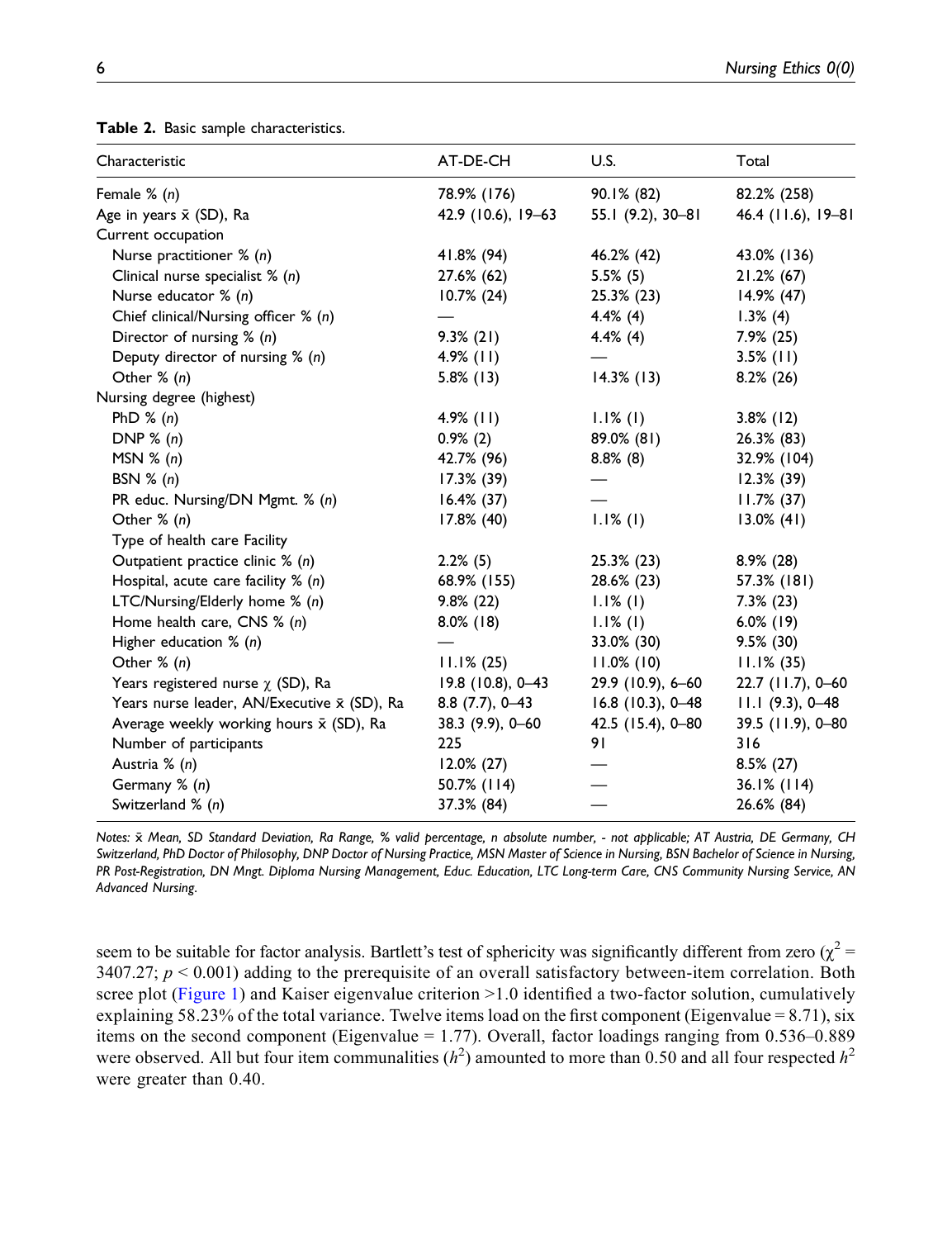# Final two-factor structure, reliability, and statistical comparisons by country

After deriving the two-component structure based on the data of the total sample, PCA was repeated within both subsamples: German-speaking European countries and the U.S. In order to identify an overarching, shared factor structure of the two subsamples, both PCA solutions were evaluated within, as well as compared between, the models.

Each PCA's statistical properties relating to correlation matrices, communalities, KMO and Bartlett's test of sphericity proved sufficient in terms of factorability and suitability [\(Supplementary Table 1](https://journals.sagepub.com/doi/suppl/10.1177/09697330211065847)). While the overall structure of the two-component solutions was comparable, three items differed in terms of their component alignment between the German-speaking European and U.S. subsample ("Item nine Apply ethical decision-making models or structured processes to complex clinical problems", "Item 10 Participate in and/or guide mediation related to complex clinical problems involving ethical dilemmas or moral distress", and "Item

|                                                                                                                                                                          |            | Factor<br>loading    |             |
|--------------------------------------------------------------------------------------------------------------------------------------------------------------------------|------------|----------------------|-------------|
| Items                                                                                                                                                                    | FI.        | F <sub>2</sub>       | Communality |
| 1. Recognize a genuine ethical dilemma in practice                                                                                                                       | 0.681      |                      | 0.471       |
| 2. Make a sound ethical decision                                                                                                                                         | 0.755      |                      | 0.581       |
| 3. Explain your ethical decisions using correct ethical terminology and language                                                                                         | 0.775      |                      | 0.614       |
| 4. Provide a clear statement of the personal values that guide your EDM and practice                                                                                     | 0.845      |                      | 0.612       |
| 5. Articulate legal guidelines related to complex ethical issues in patient care                                                                                         | 0.668      |                      | 0.462       |
| 6. Articulate the difference between ethical dilemmas, moral distress, issues related to<br>inter-professional collaboration and communication, difficult patients, etc. | 0.876      |                      | 0.655       |
| 7. Articulate the definition of moral distress and provide an example in your practice                                                                                   | 0.837      |                      | 0.650       |
| 8. Identify ethical issues in complex patient care                                                                                                                       | 0.831      |                      | 0.641       |
| 9. Apply ethical decision-making models or structured processes to complex clinical<br>problems                                                                          | 0.575      |                      | 0.610       |
| 10. Participate in and/or guide mediation related to complex clinical problems involving<br>ethical dilemmas or moral distress                                           | 0.536      |                      | 0.478       |
| 11. Recognize and manage moral distress in self and others                                                                                                               | 0.675      |                      | 0.466       |
| 12. Role model collaborative problem solving in complex clinical problems involving ethical 0.540<br>dilemmas or moral distress                                          |            |                      | 0.500       |
| 13. Engage in preventative ethics initiatives to address the ethical environment in your<br>practice area                                                                |            |                      | 0.717 0.598 |
| 14. Mentor others to develop ethical practice behaviors                                                                                                                  |            |                      | 0.626 0.649 |
| 15. Address barriers to ethical practice through systems changes                                                                                                         |            |                      | 0.799 0.649 |
| 16. Use preventative ethics to decrease unit level moral distress                                                                                                        |            |                      | 0.714 0.602 |
| 17. Engage in health policy initiatives supporting social justice                                                                                                        |            |                      | 0.889 0.623 |
| 18. Provide leadership at the unit, organizational, local, state and federal level for policy<br>change initiatives to address social justice issues in health care      |            |                      | 0.852 0.613 |
| Eigenvalue (rotated)                                                                                                                                                     | 8.71       | 1.77                 |             |
| % of explanatory variance (rotated)                                                                                                                                      | 48.41 9.82 |                      |             |
| Kaiser-Meyer-Olkin                                                                                                                                                       | 0.931      |                      |             |
| Bartlett's (chi <sup>2</sup> ; p)                                                                                                                                        |            | 3407.27; $p < 0.001$ |             |

Table 3. Principal component analysis (total sample).

<span id="page-6-0"></span>Notes: promax rotation, wording of items was shortened in favor of layout features, factor loading based on muster matrix.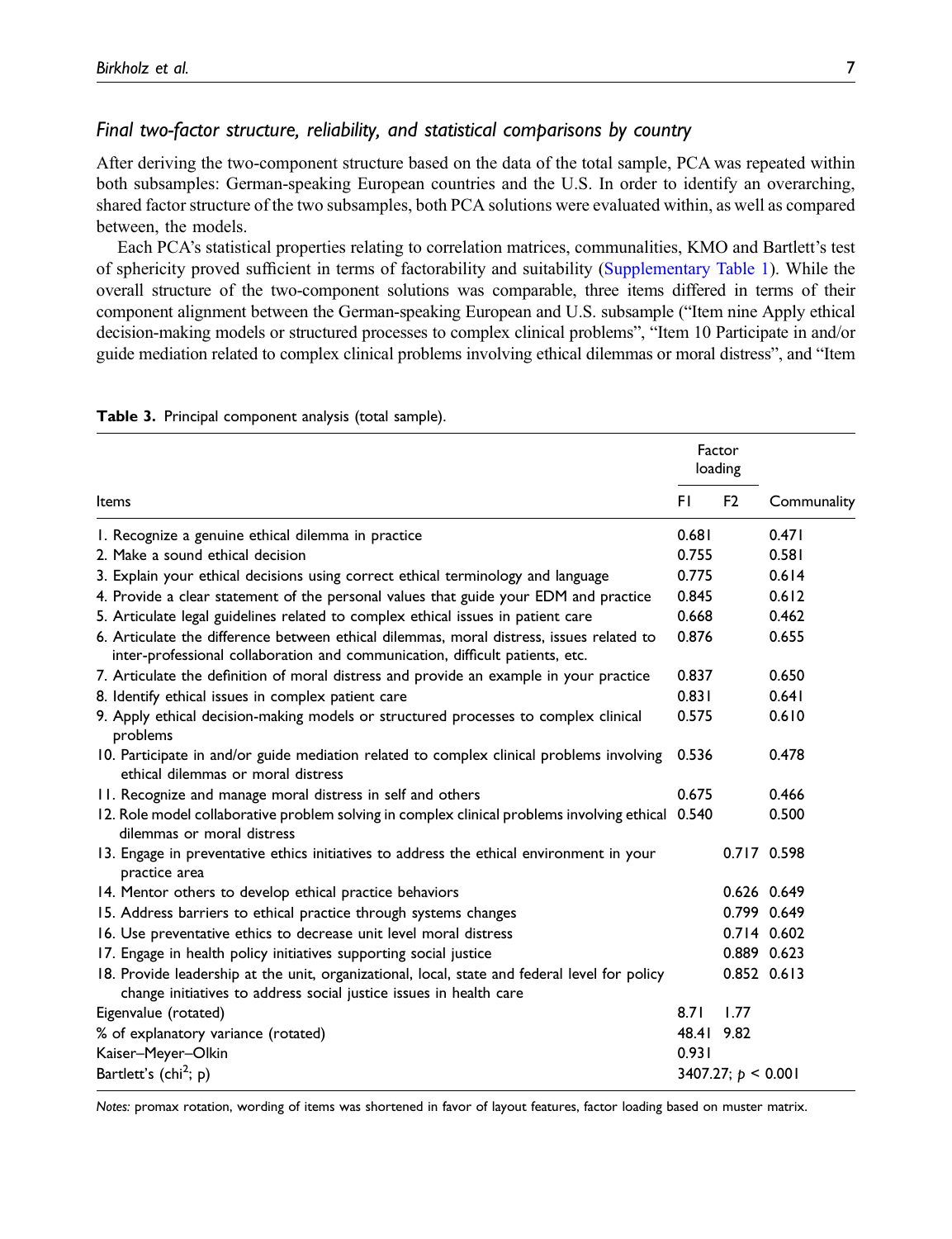

<span id="page-7-0"></span>Figure 1. Scree Plot for EDMC Scale (PCA). Notes: EDMC Ethical Decision-Making Confidence, PCA principal component analysis.

12 Role model collaborative problem solving in complex clinical problems involving ethical dilemmas or moral distress") and were excluded in favor of an overarching, shared factor structure [\(Supplementary Table 2\)](https://journals.sagepub.com/doi/suppl/10.1177/09697330211065847).

The remaining 15 items were categorized along the identified components as subscale 1 and 2. Referring to the theoretical foundation of the initial item construction, subscale 1 (9 items) is best defined as the "Skillrelated confidence dimension" and subscale 2 (six items) as "Behavior-related confidence dimension." [Table 4](#page-8-0) presents the shared, final two-factor structure for the EDMC Scale.

In the next step, mean index variables each were computed for each of the two subscales representing the initial item rating (1-very low to 5-very high). Subscale means and reliability measures in terms of internal consistency were analyzed for total, German-speaking European countries, and U.S. sample ([Table 5\)](#page-9-0).

Overall, consistency coefficients (Cronbach  $\alpha$ ) between 0.851 and 0.938 were observed, with the reliability statistics tend slightly lower in the German-speaking European countries' sample in both subscales. Additional analyses of corrected item-scale correlation and Cronbach α if item deleted further indicated that all items correlated well with total item's average, and that deletion of certain items would not lead to any increase of internal consistency, respectively [\(Supplementary Table 3\)](https://journals.sagepub.com/doi/suppl/10.1177/09697330211065847).

Difference in subscale means between German-speaking European countries and the U.S. were examined using Student t-test for independent samples. Overall, U.S. nurse leaders rated their skill-related ( $\Delta = 0.38$ ,  $p \le 0.001$ , CI 95% 0.22–0.48) as well as their behavior-related ( $\Delta = 0.40$ ,  $p \le 0.001$ , 0.23–0.58) EDMC significantly higher than their European counterparts. The single item means, inclusive of those deleted for the subscale development, of the two EDMC subscales are presented separately by country in [Figure 2](#page-10-0). All but two items (Item 12 and 13) displayed significant differences between the subsamples indicating consistently higher confidence of U.S. rather than German-speaking European countries' nurse leaders. Further details can be found in [Supplementary Table 4.](https://journals.sagepub.com/doi/suppl/10.1177/09697330211065847)

# **Discussion**

This paper describes the development, factor structure, and psychometric analysis of a researcher-developed scale aimed at measuring confidence in ethical decision-making among U.S. and German-speaking European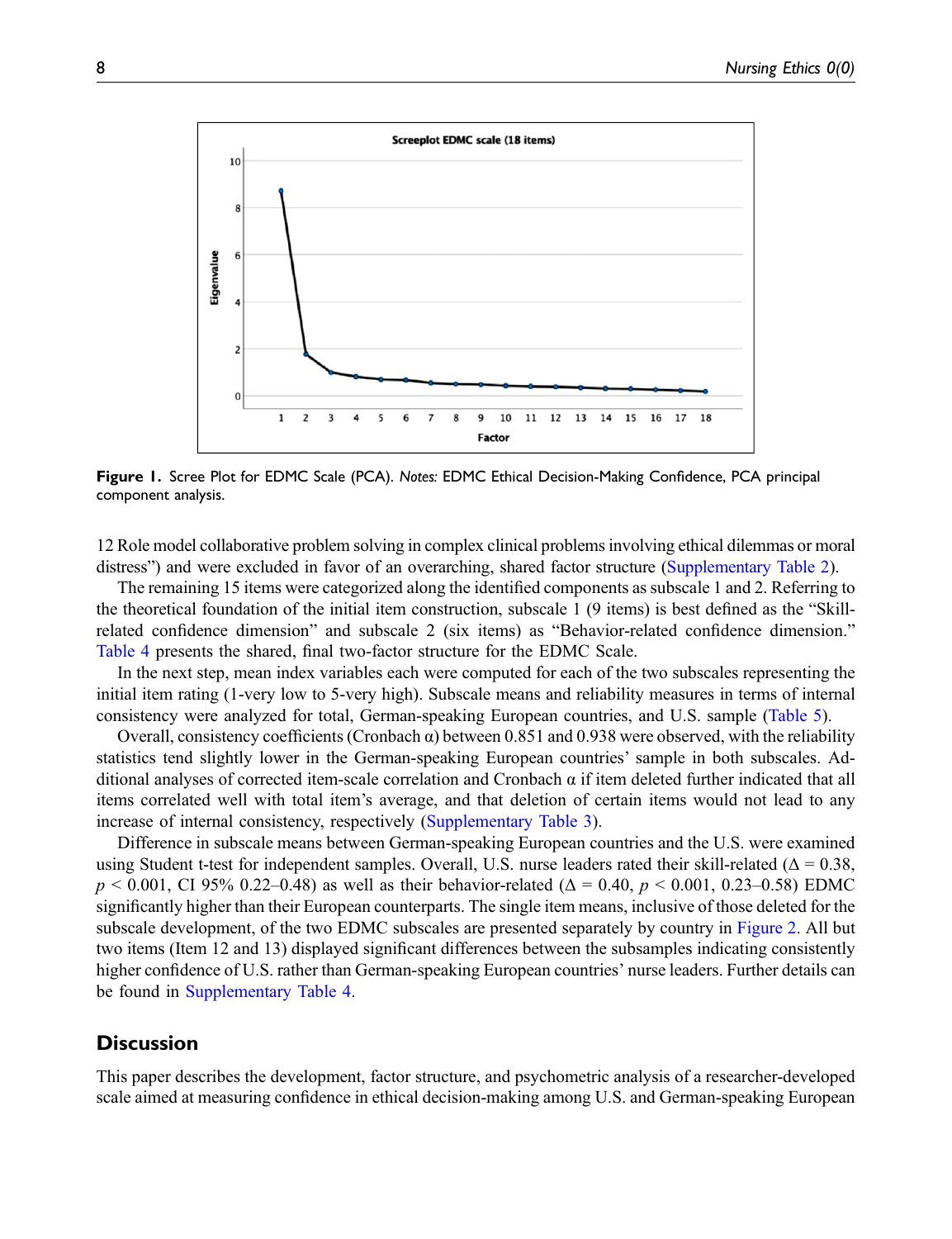#### Table 4. Final two-factor structure for EDMC.

Factor structure (reduced, unambiguous, German-speaking European countries and U.S.)

#### Factor 1: Ethical decision-making confidence subscale—"skill-related confidence dimension"

- 1. Recognize a genuine ethical dilemma in practice
- 2. Make a sound ethical decision
- 3. Explain your ethical decisions using correct ethical terminology and language
- 4. Provide a clear statement of the personal values that guide your EDM and practice
- 5. Articulate legal guidelines related to complex ethical issues in patient care
- 6. Articulate the difference between ethical dilemmas, moral distress, issues related to inter-professional collaboration and communication, difficult patients, etc.
- 7. Articulate the definition of moral distress and provide an example in your practice
- 8. Identify ethical issues in complex patient care

11. Recognize and manage moral distress in self and others

#### Factor 2: Ethical decision-making confidence subscale—"behavior-related confidence dimension"

- 13. Engage in preventative ethics initiatives to address the ethical environment in your practice area
- 14. Mentor others to develop ethical practice behaviors
- 15. Address barriers to ethical practice through systems changes
- 16. Use preventative ethics to decrease unit level moral distress
- 17. Engage in health policy initiatives supporting social justice
- 18. Provide leadership at the unit. Organizational, local, state and federal level for policy change initiatives to address social justice issues in health care

<span id="page-8-0"></span>Excluded items: Apply ethical decision-making models or structured processes to complex clinical problems," "Participate in and/or guide mediation related to complex clinical problems involving ethical dilemmas or moral distress," "Role model collaborative problem solving in complex clinical problems involving ethical dilemmas or moral distress" Notes: EDMC Ethical Decision-Making Confidence.

countries' nurse leaders. To our knowledge, this exploratory study is the first of its kind to focus on nurse leaders' confidence regarding ethical decision-making in an international context.

The 18 items of the EDMC Scale were subject to a PCA within survey data samples of 91 U.S. and 225 German-speaking European countries' nurse leaders. The ultimate aim was to identify an overarching factor structure, which is shared by the two samples of nurse leaders and to examine (sub)scales' psychometric properties. This was pursued by (1) running the PCA and identifying the number of factors in the total sample, (2) repeating the PCA in both samples separately, (3) comparing and identifying a shared and reduced factor structure between the samples, and (4) subsequently analyzing (sub)scales psychometric properties.

The PCA for the total sample indicated that the applied EDMC Scale with its 18 items measures multiple dimensions on the EDMC. As evidenced in the results presented, a two-factor solution was identified to explain the factor structure of the constructed EDMC Scale for the total sample, but also for the U.S. and German-speaking samples. Overall, PCA statistical indices indicated an adequate suitability and appropriate fit of the data in terms of the amount of explained variance, high and unambiguous factor loadings, as well as satisfactory communality measures.<sup>[22](#page-13-16),[24](#page-14-0)</sup>

Although the overall statistical properties of the PCAs in the subsamples were sufficient and suitable, the explained variances differed between the data sets. While the two factors explained more than 68% in the U.S. sample, a lesser but still acceptably high<sup>[25](#page-14-1)</sup> share of 54% of total variance could be attributed to the two factors in the German-speaking European sample. Hence, these findings indicate that the two-factor solution seems to be even more decisive and stable for U.S. nurse leaders. This might be partially explained by a rather homogeneous U.S. sample, while the German-speaking European country samples include nurses from three different countries, cultures, and health care delivery systems.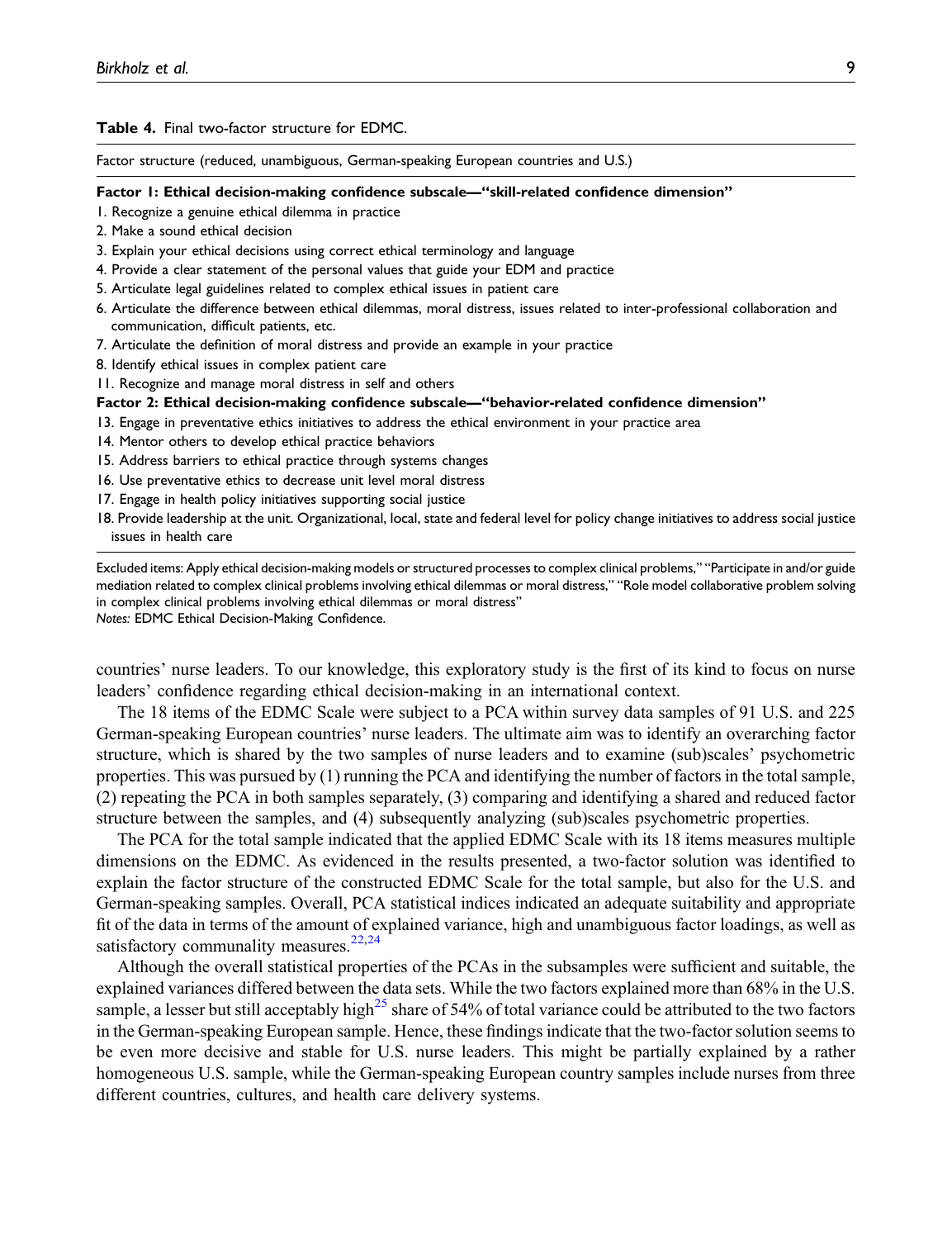| <b>EDMC</b> subscale                                                | AT-DE-CH                    | U.S.                   | Total                 |
|---------------------------------------------------------------------|-----------------------------|------------------------|-----------------------|
| Skill-related confidence dimension--- I (very low) to 5 (very high) |                             |                        |                       |
| Cronbach $\alpha$                                                   | 0.884                       | 0.938                  | 0.908                 |
| x (SD), Ra                                                          | $3.42(0.6), 1.7-5.0$        | $3.80(0.7), 2.2 - 5.0$ | $3.53$ (0.6), 1.8-5.0 |
| T, p, CI 95% of mean difference                                     | $5.02, <0.001, 0.22 - 0.48$ |                        |                       |
| Behavior-related confidence dimension-I (very low) to 5 (very high) |                             |                        |                       |
| Cronbach $\alpha$                                                   | 0.851                       | 0.911                  | 0.874                 |
| x (SD), Ra                                                          | $3.15(0.7), 1.0-5.0$        | $3.55(0.7), 2.0 - 5.0$ | $3.3(0.8), 1.0-5.0$   |
| T, p (df), CI 95% of mean difference                                | $4.51, -0.001, 0.23 - 0.58$ |                        |                       |

Table 5. Reliability and statistical comparisons by country.

<span id="page-9-0"></span>Notes:  $\bar{x}$  Mean, SD Standard Deviation, Ra Range, α alpha (internal consistency), T Student T-test, p significance level, df degrees of freedom, CI 95% confidence interval; AT Austria, DE Germany, CH Switzerland.

To identify a factor structure which is shared between the two international samples, only those items, which load on the same factor in both data sets were used to compute the final two subscales of EDMC. As a consequence, three items ended up being excluded from the subscales. Interestingly, the content of all three excluded items refers to ethical decision-making dealing with complex clinical problems. In light of the comparative nature of this international study, some plausible explanations might relate to culture, management and leadership, nursing-educational differences and, most notably, to culturally biased concepts and understandings of the term "clinical problems". The authors did not operationally define the term "clinical problems" in the survey since nurse leader roles and experiences can be highly diverse. Despite this diversity, moral distress in nurses remains a common experience,  $^{26}$  $^{26}$  $^{26}$  and necessitates that nurse leaders possess EDMC.<sup>[14](#page-13-9)</sup> There is abundant literature reporting common causes of moral distress in nurses which include providing care that is deemed excessive or futile, feelings of powerlessness, poor team communication, poor leadership, witnessing unethical and/or incompetent clinicians, burdensome technology, and delayed or ignored end-oflife decisions in both acute and post-acute care settings. $26-31$  $26-31$  $26-31$ 

Started by a number of political reform processes, the three German-speaking countries in Europe are currently in flux to reform nursing education by academizing and professionalizing the nursing education process. Each country is at a different stage on the change continuum, and none are near completion. Historically seen as a practical profession in parts of Europe, nursing education is being redefined as an academic profession, such as the Nursing Professions Act 2017 in Germany which became effective 1 January  $2020$ .<sup>[32](#page-14-4)</sup> With this push for increasing degree educated nurses (DENs) in Europe, confusion and uncertainty are present in the predominately vocationally trained nursing staff. In 2018, the U.S. reported 57% of nurses had graduated with a bachelor degree,  $33 \text{ compared to } 1\%$  $33 \text{ compared to } 1\%$  of German nurses.  $32 \text{ }$  $32 \text{ }$ 

In addition to external factors, key sample characteristics may also contribute to the differential perception of clinical problems between the U.S. and the German-speaking samples. While only 5.8% of the nurse leaders in the German-speaking European countries hold a Doctor of Philosophy (PhD) or Doctor of Nursing Practice (DNP), more than 90% of the U.S. respondents possessed these terminal degrees. Research shows that educational attainment and didactic content with high practical relevance are positively associated with higher self-esteem and ethical confidence,  $34-36$  $34-36$  $34-36$  which may at least partially explain the different factor structure between the U.S. and German-speaking samples. Another explanation may be that the U.S. sample (16.8 years) has on average been working as nurse leaders more than twice as long as the European nurse leaders (8.8 years), giving the U.S. sample the benefit of experience.

The remaining 15 items displayed a similar factor structure in both samples. These were categorized along the identified two components, computed as mean index variables, and finally labeled as "Skill-related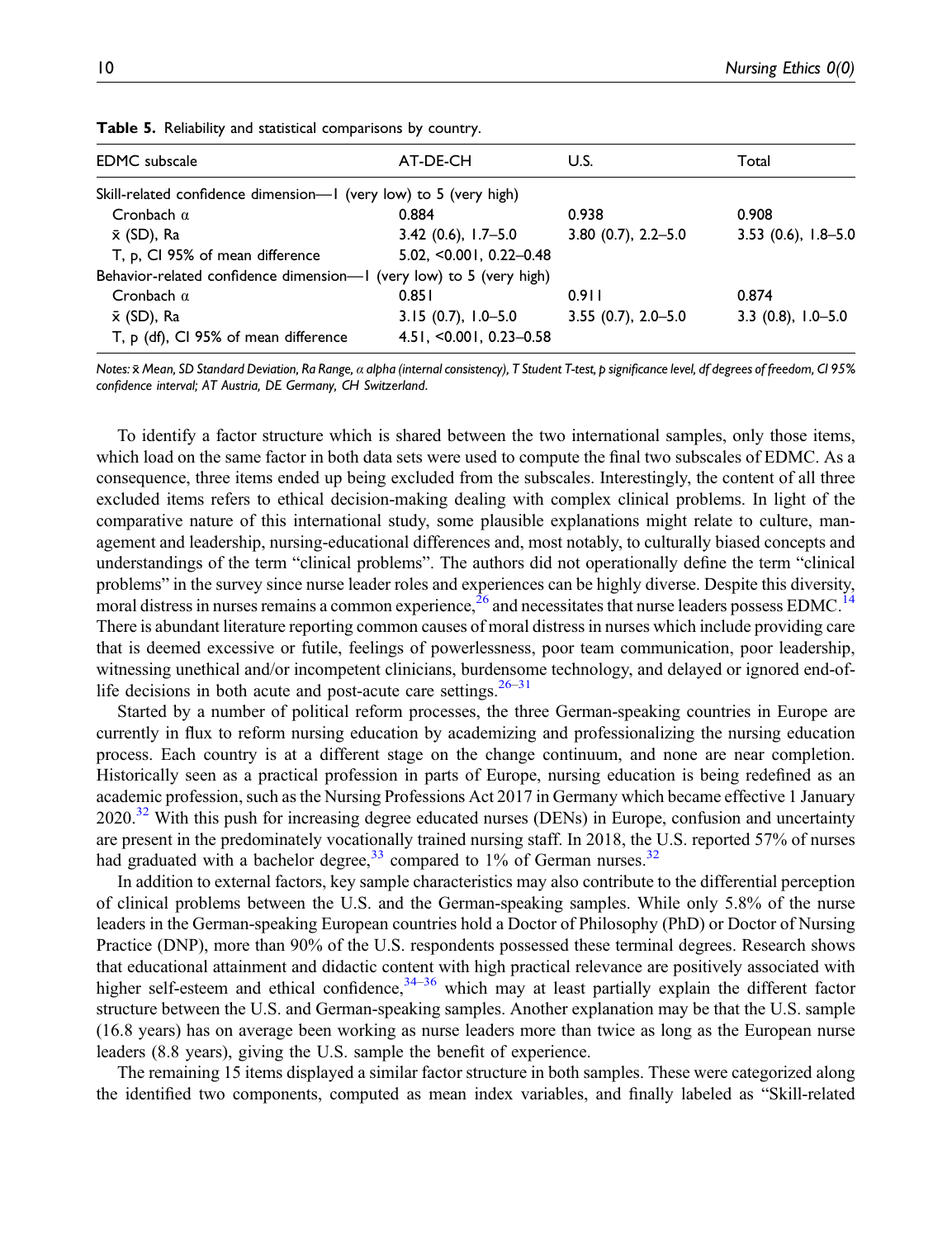

<span id="page-10-0"></span>Figure 2. EDMC Scale Polarity Profile Displaying Item-Means by Country. Notes: EDMC Ethical Decision-Making Confidence.

confidence dimension (9 items)" and "Behavior-related confidence dimension (6 items)". Drawing upon the framework of ethical decision-making by Hamric and Delgado,  $14$  the former scale consists of items that refer to skills based on foundational concepts in ethical decision-making, whereas the latter comprises items that predominantly address behavioral dimensions. Hence, the two identified confidence dimensions support and represent the theoretical foundation by Hamric and Delgado. Specifically, our identified Skill-related confidence dimensions, containing items such as "recognizing ethical dilemmas" or "making sound ethical decisions," correlate with Hamric and Delgado's Phases 1 and 2 allowing the nurse to acquire these skill sets and apply them in patient care settings. The items identified under the Behavior-related confidence dimensions, such as "engaging in health policy initiatives supporting social justice" or "providing leadership," correspond to Hamric and Delgado's Phases 3 and 4. These behavior sets build on the skill-related confidence dimensions and take them to the next level of patient advocacy, mentorship, effective communication, and conflict resolution.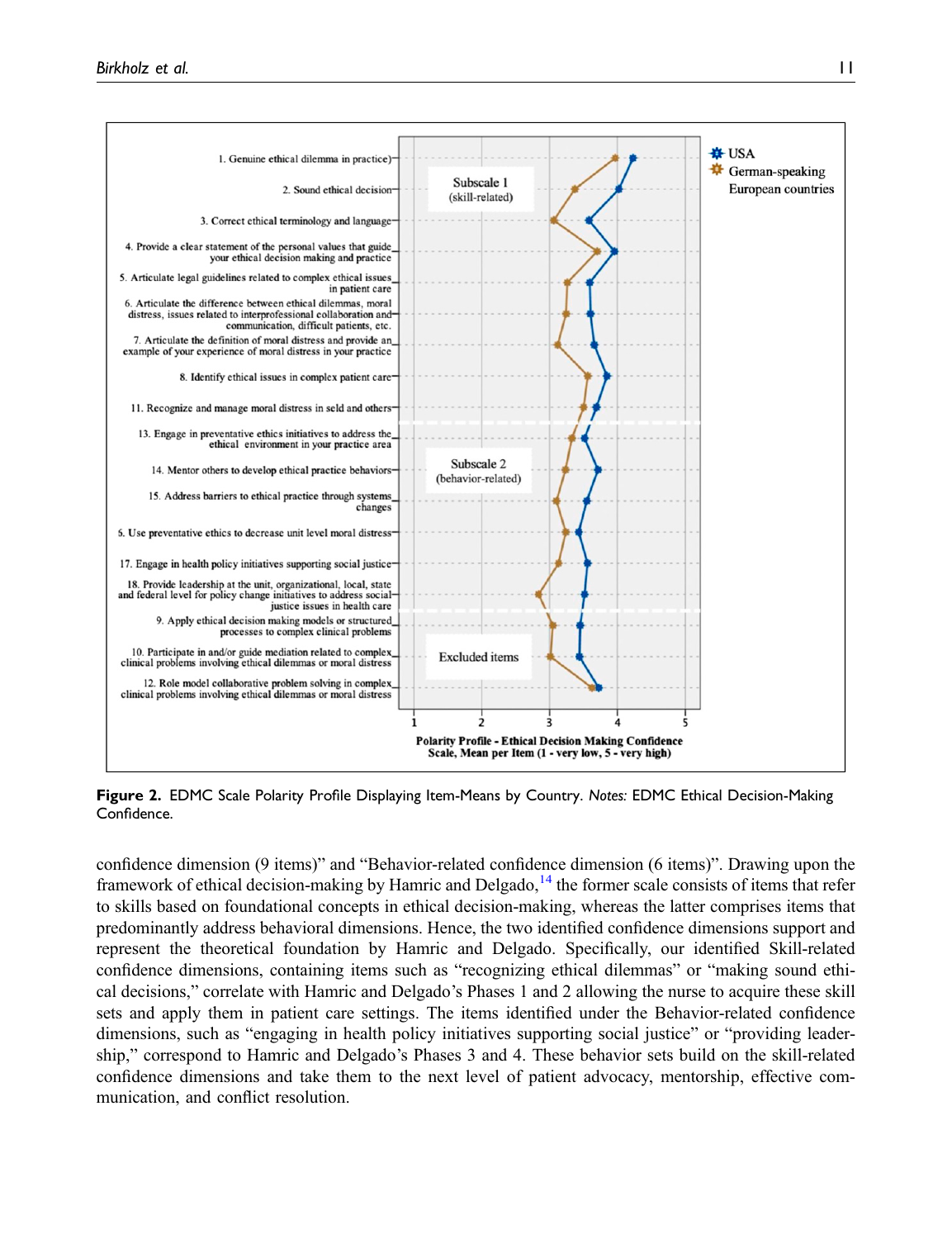Internal consistency and reliability were established and proved good-to-excellent for both subscales in both international samples. Reliability measures of both subscales were slightly lower in the Germanspeaking European countries' sample indicating that the underlying correlational structure might be affected by the heterogeneous sample of German, Swiss, and Austrian nurse leaders. Regarding the subscales' mean index scores, U.S. nurse leaders rated both their skill- and behavior-related EDMC significantly higher than their German-speaking European counterparts. Beside the above-mentioned explanatory potential of higher proportions of participants with terminal degrees in the U.S., this finding may be due to the fact that the U.S. nurse leaders in our sample have significantly more and longer experience in nursing as well as leadership roles, and therefore, may be more confident in ethical decision-making.

# Limitations

Despite our valuable findings, several limitations must be acknowledged. First, data came from a parental study, which applied a convenience sampling method rather than a random sampling strategy. The final sample sizes of the U.S. and German-speaking European countries'subsamples were rather low, and the U.S. sample size was less than half of the collective European respondents. Additionally, the latter subsample was comprised of Austrian, German, and Swiss participants, whereby selected sample characteristics varied between the three countries. This subsample's heterogeneity and the applied convenience sampling method may not be representative of the population and restricts the external validity of the findings. Our findings constitute exploratory results as the original study was not specifically designed as a scale development study and our approach represents a data-driven approach. Our findings will have to withstand future replication and further testing, including implementing typical procedures in scale development. Hence, we strive for further examination of our proposed EDMC Scale applying interpretative research methods (e.g., Delphi method with cognitive interviews) or comparative case study research (e.g., on a macro-, meso-, and micro-level) with a selected sample of U.S. and German-speaking European nurse leaders to analyze content validity as well as replicating our study in a larger more representative sample including additional measures of related phenomena. This would not only enable testing the identified factor structure within a Confirmatory Factor Analysis, but also determining and examining further relevant measures of validity, that is, concurrent, convergent, or discriminant validity.

# Conclusion

The unique contribution of our work is that we have developed a tool to measure EDMC from the explicit perspective of nurse leaders, evaluated the psychometric properties, and compared nurse leaders' EDMC in the U.S. and three German-speaking countries in Europe. We believe that our analysis revealed promising results for further studies about EDMC in nurses holding leadership roles. These promising results should be replicated by further studies to ensure validity and reliability of the EDMC scale measuring skill-related and behavior-related concepts. Additional studies using our EDMC scale in same, or different international settings may help to compare socio-demographic differences while further solidifying its validity and reliability. Since this scale was validated in both English and German, it has the ability to be implemented in populations of either language.

# Acknowledgements

Special thanks go out to Dr. Rebecca Poston for her contribution to the development of the original study and Dr. Nancy Sweeney for her editing services.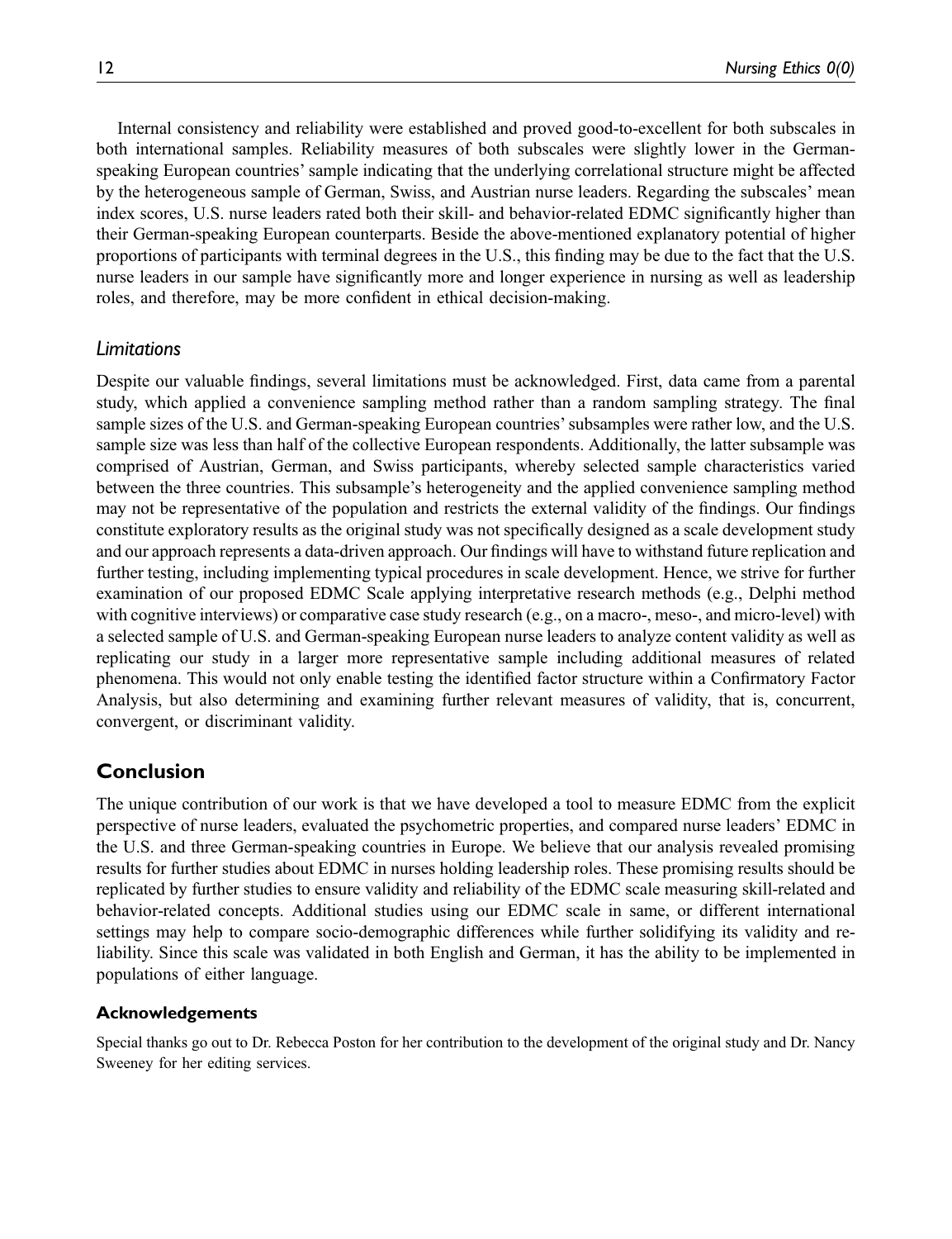# Author contributions

L. B. served as the principal investigator for the US arm of this research project and made substantial contributions to the acquisition, analysis and interpretation of data while drafting the research note and revising it critically for important intellectual content. The final approval of the version to be published is given by the first author – she agrees to be accountable for all aspects of the work in ensuring that questions related to the accuracy or integrity of any part of the work are appropriately investigated and resolved.

P. K. was responsible for the data analysis of this research project, prepared and interpreted the results, made substantial contributions to all sections of this article and revised the research note critically for important intellectual content.

F. S. K. served as research assistant for the research study while revising it for important intellectual content, data management and analysis, added to all sections of this manuscript, expanded the discussion and conclusion sections as well as provided final proof-reading and editing.

M. B.-H. served as the principal investigator for the European arm of this research project and made substantial contributions to the acquisition, analysis and interpretation of data while drafting the research note and revising it critically for important intellectual content. The pre-final approval of the version to be published is given by the last author.

# Declaration of conflicting interests

The author(s) declared the following potential conflicts of interest with respect to the research, authorship, and/or publication of this article: The authors declare that there is no conflict of interest and agree to be accountable for all aspects of the research note.

# Funding

The author(s) received no financial support for the research, authorship, and/or publication of this article.

# Ethical approval

Ethical approval of the research presented was given by the IRB Board of Old Dominion University in Norfolk, VA, USA by reference number 18-036.

# Informed consent

Survey respondents were notified in the introduction to the survey that their participation implied consent. Clicking on the link and completing the survey was entirely voluntary and served as implied consent to participate.

# Data availability

The dataset supporting the conclusions of this article is not available in a public repository but is available from the authors upon reasonable request.

# ORCID iDs

Lorri Birkholz **b** <https://orcid.org/0000-0002-2383-1689> Patrick Kutschar **b** <https://orcid.org/0000-0002-2029-2552>

# Supplemental Material

Supplemental material for this article is available online.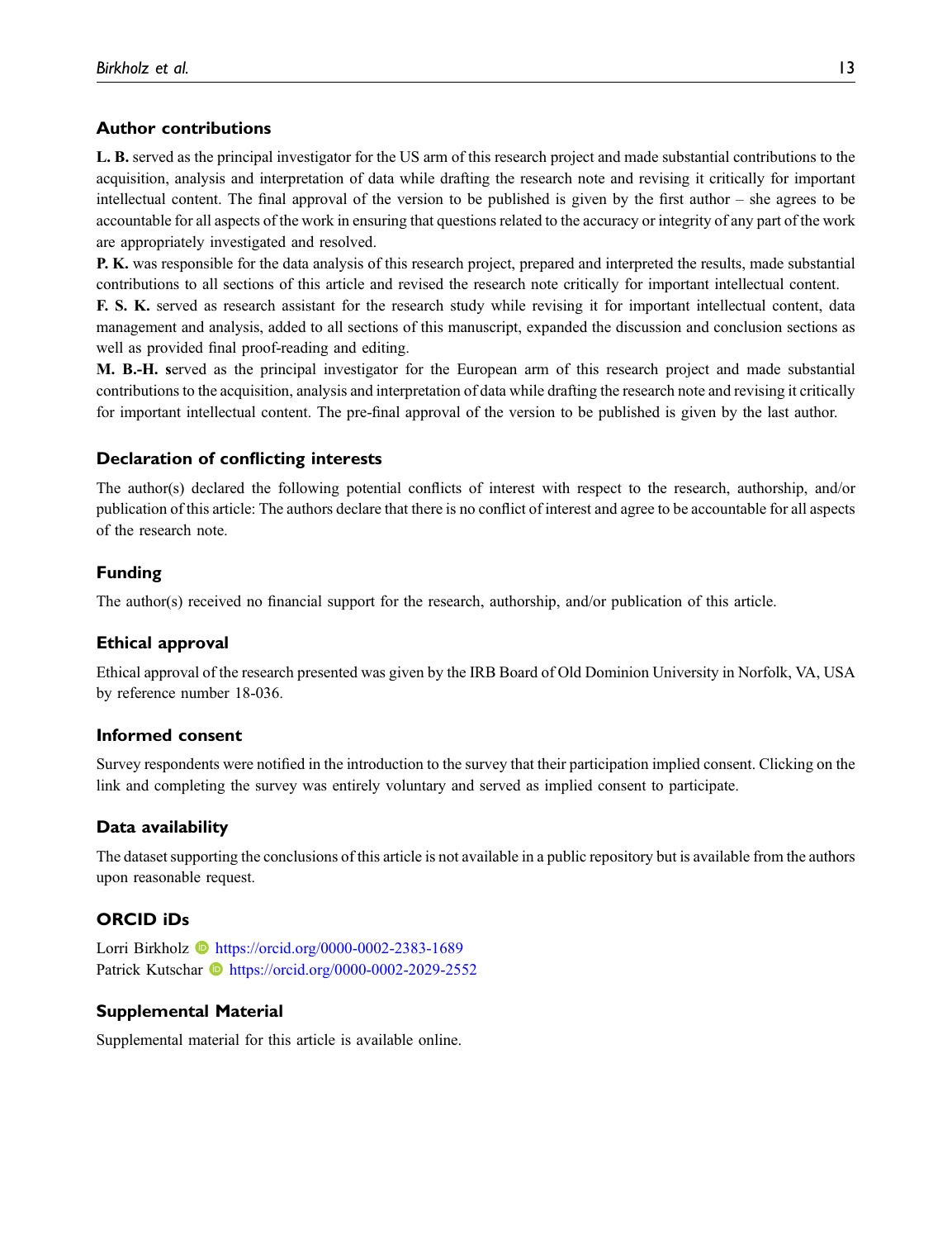## References

- <span id="page-13-0"></span>1. Al-Majid S, Carlson N, Kiyohara M, et al. Assessing the degree of satisfaction and compassion fatigue among critical care, oncology, and charge nurses. JONA: J Nurs Adm 2018; 48(6): 310–315. DOI: [10.1097/NNA.](https://doi.org/10.1097/NNA.0000000000000620) [0000000000000620.](https://doi.org/10.1097/NNA.0000000000000620)
- 2. Wocial LD and Weaver MT. Development and psychometric testing of a new tool for detecting moral distress: the moral distress thermometer. *J Adv Nurs* 2013; 69(1): 167–174. doi[:10.1111/j.1365-2648.2012.06036.x.](https://doi.org/10.1111/j.1365-2648.2012.06036.x)
- 3. Lown BA. Mission critical: nursing leadership for compassion to sustain staff well-being. Nurs Adm Q 2018; 42(3): 217–222. DOI: [10.1097/NAQ.0000000000000302](https://doi.org/10.1097/NAQ.0000000000000302).
- 4. Epstein E and Delgado S. Understanding and addressing moral distress. OJIN 2010; 15(3): Manuscript 1. doi[:10.](https://doi.org/10.3912/OJIN.Vol15No03Man1) [3912/OJIN.Vol15No03Man1](https://doi.org/10.3912/OJIN.Vol15No03Man1)
- 5. Pavlish C, Brown-Saltzman K, So L, et al. Support: an evidence-based model for leaders addressing moral distress. JONA: J Nurs Adm 2016; 46(6): 313–320. DOI: [10.1097/NNA.0000000000000351.](https://doi.org/10.1097/NNA.0000000000000351)
- <span id="page-13-1"></span>6. Rodney PA. What we know about moral distress. AJN, Am J Nurs 2017; 117(2): S7-S10. DOI: [10.1097/01.NAJ.](https://doi.org/10.1097/01.NAJ.0000512204.85973.04) [0000512204.85973.04](https://doi.org/10.1097/01.NAJ.0000512204.85973.04).
- <span id="page-13-2"></span>7. Softskills.com. List of Soft Skills. <https://esoftskills.com/wp-content/uploads/2019/08/List-of-Soft-Skills-PDF.pdf> (2019, accessed 06 April 2021).
- <span id="page-13-3"></span>8. Lechasseur K, Caux C, Dollé S, et al. Ethical competence: an integrative review. *Nurs Ethics* 2018; 25(6): 694–706. DOI: [10.1177/0969733016667773.](https://doi.org/10.1177/0969733016667773)
- <span id="page-13-4"></span>9. Stanley D, Stanley K. Clinical leadership and nursing explored: a literature search. J Clinical Nursing 2018; 27(9– 10): 1730–1743. DOI: [10.1111/jocn.14145](https://doi.org/10.1111/jocn.14145).
- <span id="page-13-5"></span>10. Heinen M, Oostveen C, Peters J, et al. An integrative review of leadership competencies and attributes in advanced nursing practice. J Adv Nurs 2019; 75(11): 2378–2392. DOI: [10.1111/jan.14092.](https://doi.org/10.1111/jan.14092)
- <span id="page-13-6"></span>11. Al-Dossary R, 2017, Leadership in Nursing, Contemporary Leadership Challenges. Aida Alvinius, IntechOpen, DOI: [10.5772/65308](https://doi.org/10.5772/65308). Available from: [https://www.intechopen.com/books/contemporary-leadership-challenges/](https://www.intechopen.com/books/contemporary-leadership-challenges/leadership-in-nursing) [leadership-in-nursing.](https://www.intechopen.com/books/contemporary-leadership-challenges/leadership-in-nursing) Accessed on April 6, 2021
- <span id="page-13-7"></span>12. Webster M. Confidence. [https://www.merriam-webster.com/dictionary/ con](https://www.merriam-webster.com/dictionary/%20confidence)fidence (2021). Accessed 18 April 2021.
- <span id="page-13-8"></span>13. Smith L, Mee S. Patient advocacy: breaking down barriers and challenging decisions. Nurs Times. 2017; 113(1): 54–56.
- <span id="page-13-9"></span>14. Hamric AB, Delgado SA. Ethical decision making. In: Hamric AB, Hanson CM, Hanson MF, et al. (eds) Advanced Practice Nursing: An Integrative Approach. Saunders: Elsevier, 2013, p. 328–355.
- <span id="page-13-10"></span>15. Martin DA. Nurses' involvement in ethical decision-making with severely ill newborns. Issues Compr Pediatr Nurs 1989; 12(6): 463–473. DOI: [10.3109/01460868909026850](https://doi.org/10.3109/01460868909026850).
- <span id="page-13-11"></span>16. Dufrene RL, Glosoff HL. The ethical decision-making scale-revised. Meas Eval Couns Development 2004; 37(1): 2–14. DOI: [10.1080/07481756.2004.11909746](https://doi.org/10.1080/07481756.2004.11909746).
- <span id="page-13-12"></span>17. Krautscheid LC. Embedding microethical dilemmas in high-fidelity simulation scenarios: preparing nursing students for ethical practice. J Nurs Education 2017; 56(1): 55–58. DOI: [10.3928/01484834-20161219-11](https://doi.org/10.3928/01484834-20161219-11).
- 18. Poikkeus T, Numminen O, Suhonen R, et al. A mixed-method systematic review: support for ethical competence of nurses. J Adv Nurs 2014; 70(2): 256–271. DOI: [10.1111/jan.12213.](https://doi.org/10.1111/jan.12213)
- <span id="page-13-13"></span>19. Esmaelzadeh F, Abbaszadeh A, Borhani F, et al. Strengthening ethical decision-making: the experience of Iranian nurses. Nurs Manage. 2017; 24(6): 33–39. DOI: [10.7748/nm.2017.e1610.](https://doi.org/10.7748/nm.2017.e1610)
- <span id="page-13-14"></span>20. Doctors of Nursing Practice. Home. <https://www.doctorsofnursingpractice.org/> (2021). accessed April 30, 2021.
- <span id="page-13-15"></span>21. Izquierdo I II, Olea J and Abad FJ. Exploratory factor analysis in validation studies: use and recommendations. Psicothema 2014; 26(3): 395–400.
- <span id="page-13-16"></span>22. Matsunaga M. How to factor-analyze your data right: do's, don'ts, and how-to's. Int J Psychol Res 2010; 3(1): 97–110. DOI: [10.21500/20112084.854](https://doi.org/10.21500/20112084.854).
- <span id="page-13-17"></span>23. Field A. Discovering Statistics Using SPSS. 3rd ed. Sage Publications; 2009.